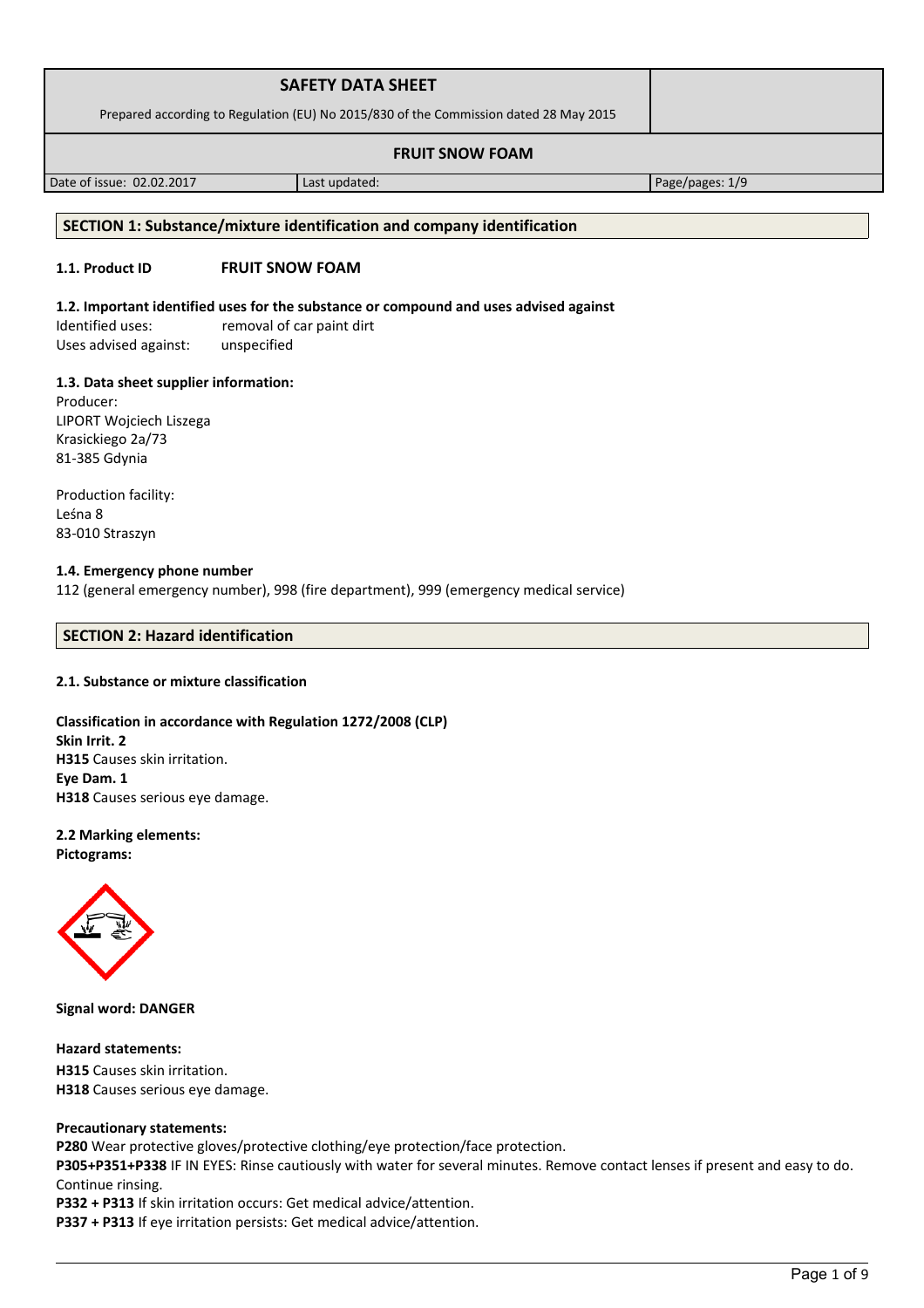| <b>SAFETY DATA SHEET</b>                                                              |               |                 |  |
|---------------------------------------------------------------------------------------|---------------|-----------------|--|
| Prepared according to Regulation (EU) No 2015/830 of the Commission dated 28 May 2015 |               |                 |  |
| <b>FRUIT SNOW FOAM</b>                                                                |               |                 |  |
| Date of issue: 02.02.2017                                                             | Last updated: | Page/pages: 2/9 |  |

### **Contains:**

Edetate sodium [EDTA] (CAS: 64-02-8) alcohols, C12-14, ethoxylated (1-2.5 TE), sulfates, sodium salts (CAS: 68891-38-3)

## **The content of detergents in accordance with Regulation 648/2004/EC**

Contains: <5% anionic surfactants; EDTA

### **2.3 Other hazards:**

No information regarding the meeting of PBT or vPvB criteria in accordance with appendix XIII of the REACH regulation. No appropriate research has been carried out on this product.

### **SECTION 3: Composition/component information**

### **3.1. Substances**

Not applicable

### **3.2. Mixtures**

Dangerous components:

|                                                                                                                                                                                                |                 | <b>CLP classification</b>                               |                                  |  |
|------------------------------------------------------------------------------------------------------------------------------------------------------------------------------------------------|-----------------|---------------------------------------------------------|----------------------------------|--|
| <b>Product ID</b>                                                                                                                                                                              | Quantity<br>[%] | <b>Hazard classification</b>                            | <b>Hazard statements codes</b>   |  |
| Alcohols, C12-14, ethoxylated (1-2.5 TE),<br>sulfates, sodium salts<br>CAS number: 68891-38-3<br>EC number: 500-234-8<br>Index number:<br>REACH registration number: 01-<br>2119488639-16-XXXX | $5 - 10$        | Skin Irrit. 2<br>Eye Dam. 1<br><b>Aquatic Chronic 3</b> | H315<br>H318<br>H412             |  |
| Edetate sodium [EDTA]<br>CAS number: 64-02-8<br>EC number: 200-573-9<br>Index number: 607-428-00-2<br>REACH registration number: -                                                             | $1 - 5$         | Acute Tox. 4<br>Eye Dam. 1                              | H <sub>302</sub><br>H318         |  |
| 2-propanol [Isopropanol]<br>CAS number: 67-63-0<br>EC number: 203-961-6<br>Index number: 603-096-00-8<br>REACH registration number: -                                                          | $1 - 5$         | Flam. Liq. 2<br>Eye Irrit. 2<br>STOT SE 3               | H <sub>225</sub><br>H319<br>H336 |  |

The full meaning of hazard statements has been given in section 16.

# **SECTION 4: First aid measures**

#### **4.1. Description of first aid measures**

#### **Routes of exposure:**

Inhalation, ingestion, skin and eye contact.

**Inhalation:**

Take the affected person out into fresh air. Place in a comfortable position. Ensure peace and protect against heat loss. Provide medical assistance if necessary.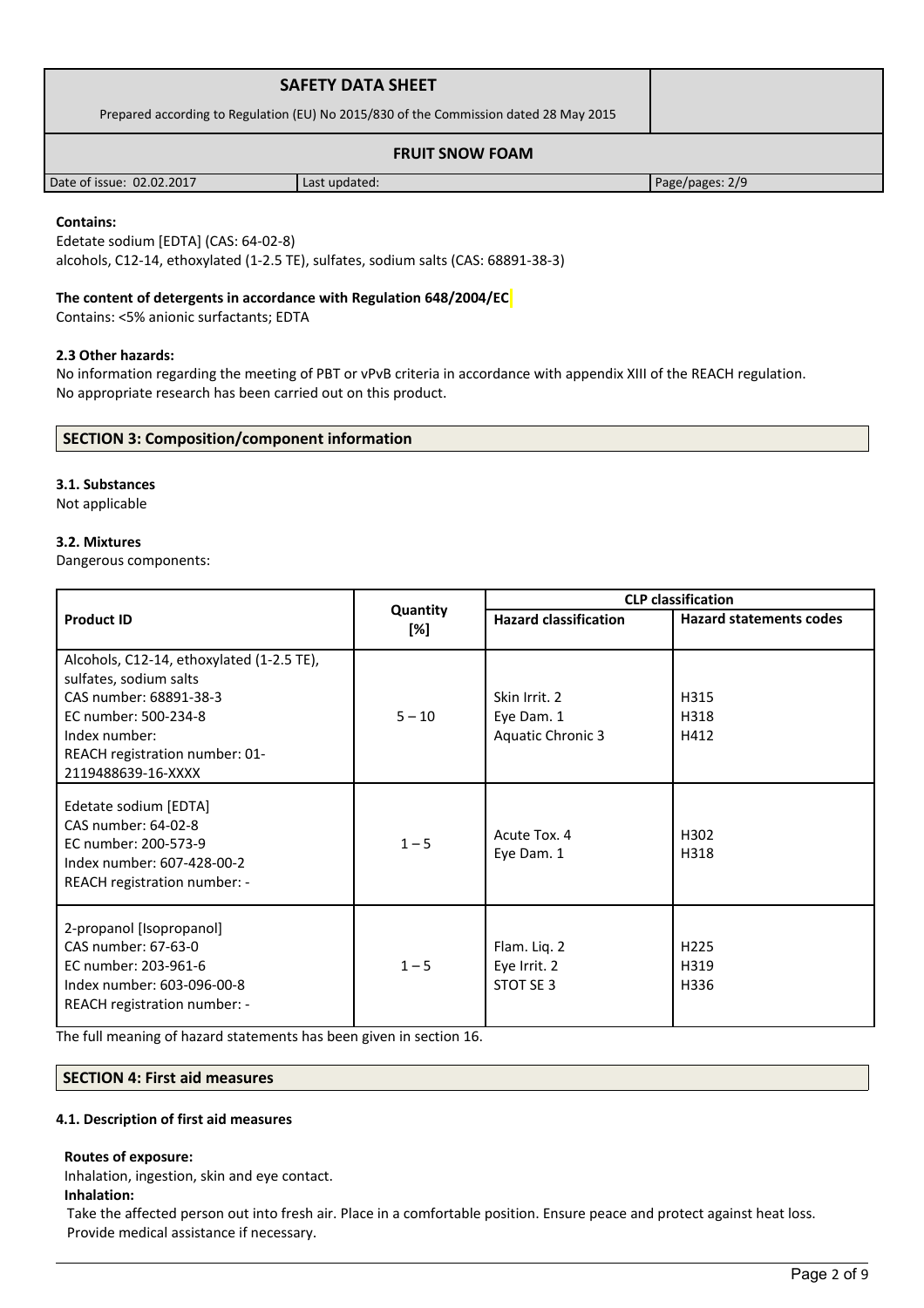|                                                                                       | <b>SAFETY DATA SHEET</b> |                 |
|---------------------------------------------------------------------------------------|--------------------------|-----------------|
| Prepared according to Regulation (EU) No 2015/830 of the Commission dated 28 May 2015 |                          |                 |
|                                                                                       |                          |                 |
| Date of issue: 02.02.2017                                                             | Last updated:            | Page/pages: 3/9 |

# **Consumption:**

Rinse mouth with water, drink 2-3 cups of water, consult a doctor. Do not induce vomiting. If unconscious do not give anything by mouth.

Transport the affected person to hospital if necessary. Ensure peace, place in a lying position and protect against heat loss. **Eye contact:**

Remove any contact lenses if possible.

Flush with plenty of lukewarm water for 10–15 minutes with eyelids wide open. Place the upper eyelid on the lower eyelid from time to time. Cover the eyes with a compress.

Provide ophthalmologist assistance if necessary.

### **Skin contact:**

Take off the contaminated clothes and shoes.

Wash the contaminated skin with plenty of water and then with water containing mild soap.

Seek medical attention if skin irritation persists.

### **4.2. Most important symptoms and effects, both acute and delayed**

No further data available.

### **4.3. Indication of any immediate medical attention and special treatment needed**

The course of action is decided on by a medical doctor, based on an examination of the person affected.

### **SECTION 5: Fire emergency procedure**

### **5.1. Extinguishing agents:**

**Suitable extinguishing agents:** alcohol-resistant foam or dry extinguishing agents, carbon dioxide extinguishers, sand, soil, water aerosol. Choose extinguishing agents based on the conditions of the environment. **Unsuitable extinguishing agents:** High volume water jet.

### **5.2. Special threats related to the substance or mixture**

In case of fire, high temperatures cause a release of hazardous decomposition products that contain carbon monoxides.

### **5.3. Information for the fire department**

Spray the containers located in the fire area with water, remove from the hazardous area if possible. In case of a fire in an enclosed environment, use protective clothing and compressed air breathing apparatus. Do not allow the extinguishing agents into ground waters, surface waters, or sewage systems.

## **SECTION 6: Measures regarding accidental release into the environment**

### **6.1. Individual safety measures, protective equipment and emergency procedures**

For persons other than emergency personnel: notify the appropriate authorities of the emergency. Remove any persons not participating in the containment procedures from the contamination area. For emergency personnel: Ensure proper ventilation, use individual safety measures.

#### **6.2. Environmental safety measures**

Prevent the contamination from spreading into sewage systems and water reservoirs.

#### **6.3. Methods of removing and preventing the spread of contamination:**

Prevent the contamination from spreading and attempt removal using absorptive materials (sand, diatomite, universal absorbent), place the contaminated materials in properly marked containers for subsequent utilization in accordance with the mandatory provisions of the law.

#### **6.4. References to other sections**

Product waste disposal – see section 13 of this data sheet.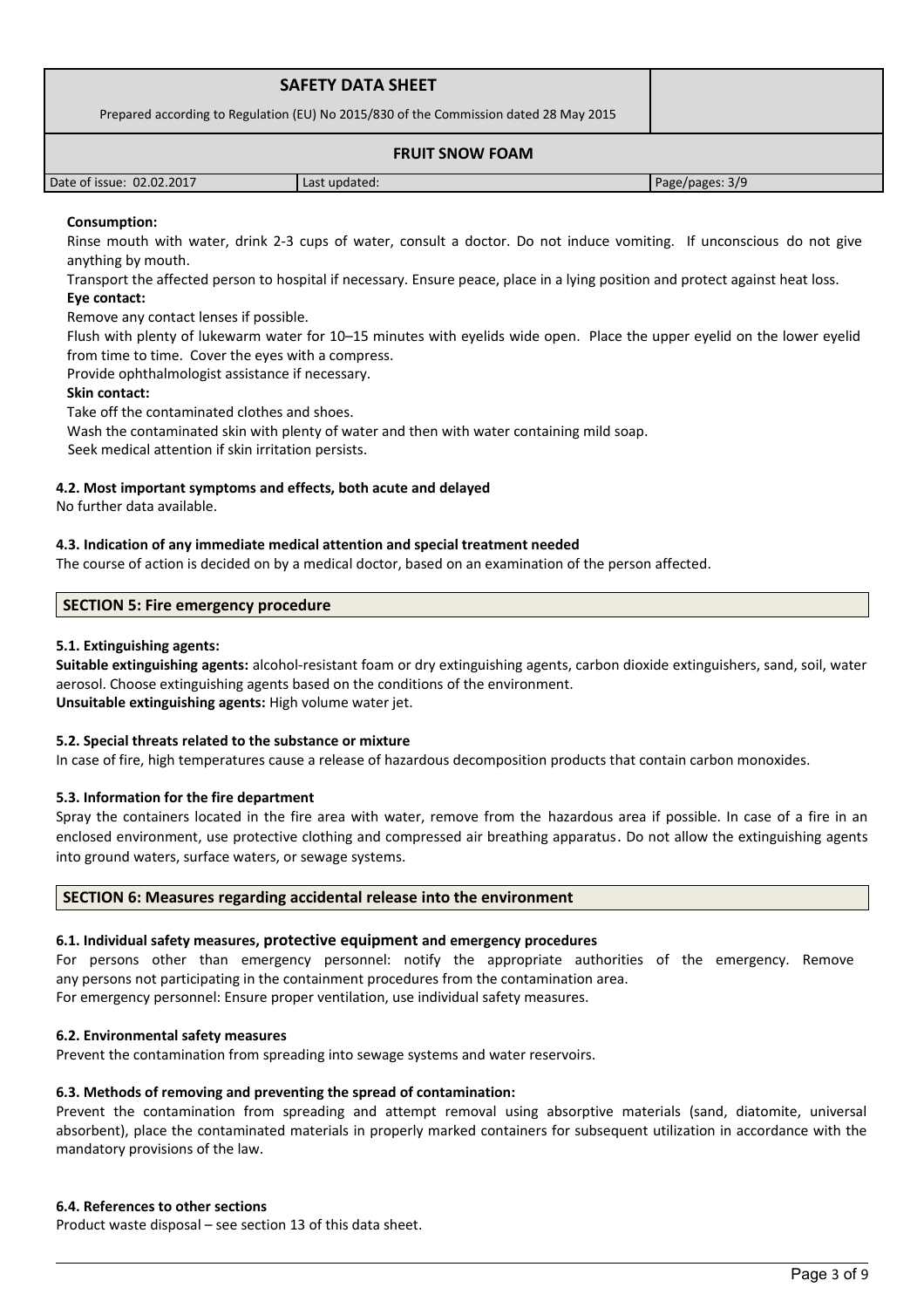| <b>SAFETY DATA SHEET</b>                                                              |                   |                                                  |  |
|---------------------------------------------------------------------------------------|-------------------|--------------------------------------------------|--|
| Prepared according to Regulation (EU) No 2015/830 of the Commission dated 28 May 2015 |                   |                                                  |  |
| <b>FRUIT SNOW FOAM</b>                                                                |                   |                                                  |  |
|                                                                                       | $\cdots$ $\cdots$ | $\sim$ $\sim$ $\sim$ $\sim$ $\sim$ $\sim$ $\sim$ |  |

Date of issue: 02.02.2017 | Last updated: Page/pages: 4/9

Individual protective measures – see section 8 of this data sheet.

# **SECTION 7: Storage and use of substances and mixtures**

# **7.1. Precautions for safe handling**

## **Recommendations for handling the mixture**

Avoid direct contact with the mixture.

Avoid inhalation.

Prevent from spreading into sewage systems.

# **Apply general provisions of the industrial work hygiene**

Do not eat, drink or smoke when using the product.

Replace the contaminated clothing.

Wash hands thoroughly after handling.

Wash contaminated clothing before reusing.

Wash hands and face before breaks at work.

# **7.2. Safe storage regulations, including any mutual incompatibility information**

Store in a well-ventilated area. Keep container tightly closed. Store in a cool place. Protect from sunlight and sources of heat. Do not store with food or animal feeding stuffs. Always use containers made of materials analogous to the original ones. Open containers should be handled very carefully so as to prevent spillage. Do not handle until all safety precautions have been read and understood.

# **7.3. Specific end use(s)**

See section 1.2 of this data sheet.

# **SECTION 8: Exposure controls/individual protective measures**

### **8.1. Control parameters**

### **The national highest acceptable concentration values in the work environment**

in accordance with the Notice of the Minister of Labor and Social Policy of 6 June 2014 on the highest acceptable concentration and intensity of factors detrimental to health in the work environment (Dz.U. (Journal of Laws) 2014, item 817).

| <b>NAME OF THE SUBSTANCE</b> |                                             | $NDS$ (mg/m3) | <b>NDSCh</b> (mg/m <sup>3</sup> ) | $N$ DSP (mg/m3)          |
|------------------------------|---------------------------------------------|---------------|-----------------------------------|--------------------------|
| 2-propanol [Isopropanol]     | CAS number: 67-63-0<br>EC number: 203-961-6 | 900           | 1200                              | $\overline{\phantom{0}}$ |
|                              | Index number: 603-096-00-8                  |               |                                   |                          |

## **DNEL/PNEC values:**

Alcohols, C12-14, ethoxylated (1-2.5 TE), sulfates, sodium salts Worker, chronic exposure, skin contact: 2750 mg/kg/day Worker, chronic exposure, inhalation: 175 mg/m<sup>3</sup> PNEC fresh water: 0.24 mg/l PNEC sea water: 0.024 mg/l PNEC fresh water sediment: 5.45 mg/kg PNEC sea water sediment: 0.545 mg/kg PNEC soil: 0.946 mg/kg

### **8.2. Exposure controls**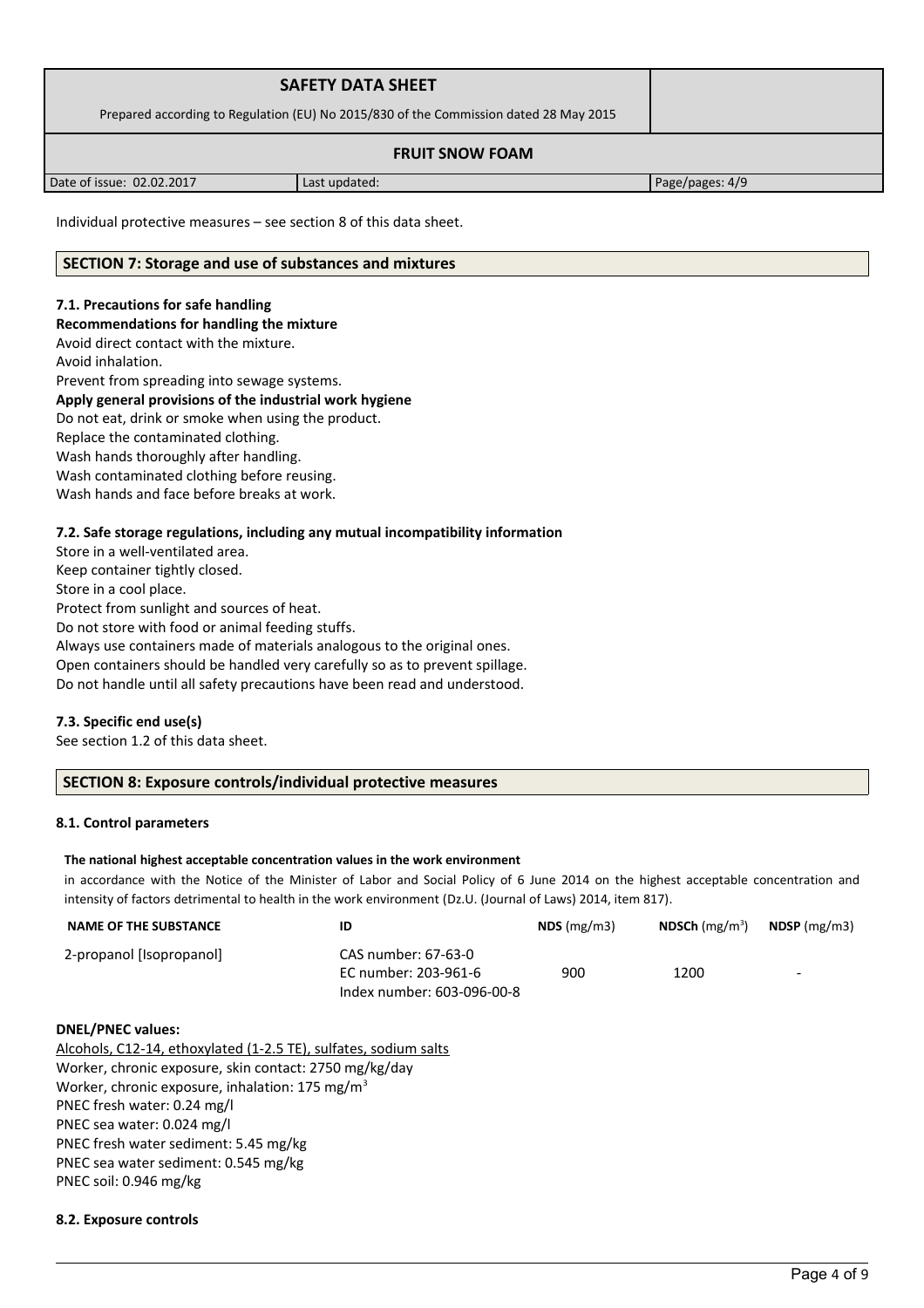| <b>SAFETY DATA SHEET</b><br>Prepared according to Regulation (EU) No 2015/830 of the Commission dated 28 May 2015 |               |                 |
|-------------------------------------------------------------------------------------------------------------------|---------------|-----------------|
|                                                                                                                   |               |                 |
| Date of issue: 02.02.2017                                                                                         | Last updated: | Page/pages: 5/9 |

**Appropriate technical control measures:** Storage rooms and work stations should be adequately ventilated to keep vapor concentration below the limit value.

#### **Appropriate technical control measures**

Storage rooms and work stations should be adequately ventilated. **Individual safety measures** 



## **Face and eye protection**

Use tight-fitting safety glasses or faceshield screens according to EN 166. **Skin protection** 



#### **Hand protection**

Wear protective gloves according to EN 374.

Recommended material: nitrile rubber

When selecting glove materials, consider their breakthrough time, rates of diffusion and degradation.

The protective gloves should be regularly changed or replaced immediately if damaged (torn, perforated), or when first signs of wear and changes in their appearance occur (color, flexibility, shape).

A protective cream should be applied to all uncovered parts of the body.

### *Body protection*

The protective suit against chemicals.

The selection of individual protection measures must be made taking into account the concentration and quantity of the hazardous substance occurring in the work environment.

#### **Respiratory tract protection**

Not necessary if ventilation is adequate. **Environment exposure controls**  Do not discharge into sewage systems or ground waters. **General safety and hygiene recommendations**

Follow good hygiene practice.

# **SECTION 9: Physical and chemical properties**

# **9.1. Basic physical and chemical property information**

| Appearance:                                   | Under normal conditions: liquid |
|-----------------------------------------------|---------------------------------|
| Color:                                        | <b>Distinctive</b>              |
| Odor:                                         | Distinctive                     |
| <b>Odor threshold:</b>                        | No data                         |
| pH:                                           | 7                               |
| Melting point/freezing point:                 | No data                         |
| Initial boiling point and boiling range:      | No data                         |
| Flash point:                                  | No data                         |
| Flammability (solid, gas):                    | No data                         |
| Upper/lower flammability or explosive limits: | No data                         |
| Vapor pressure:                               | No data                         |
| Vapor density:                                | No data                         |
| <b>Relative density:</b>                      | No data                         |
| Solubility:                                   | No data                         |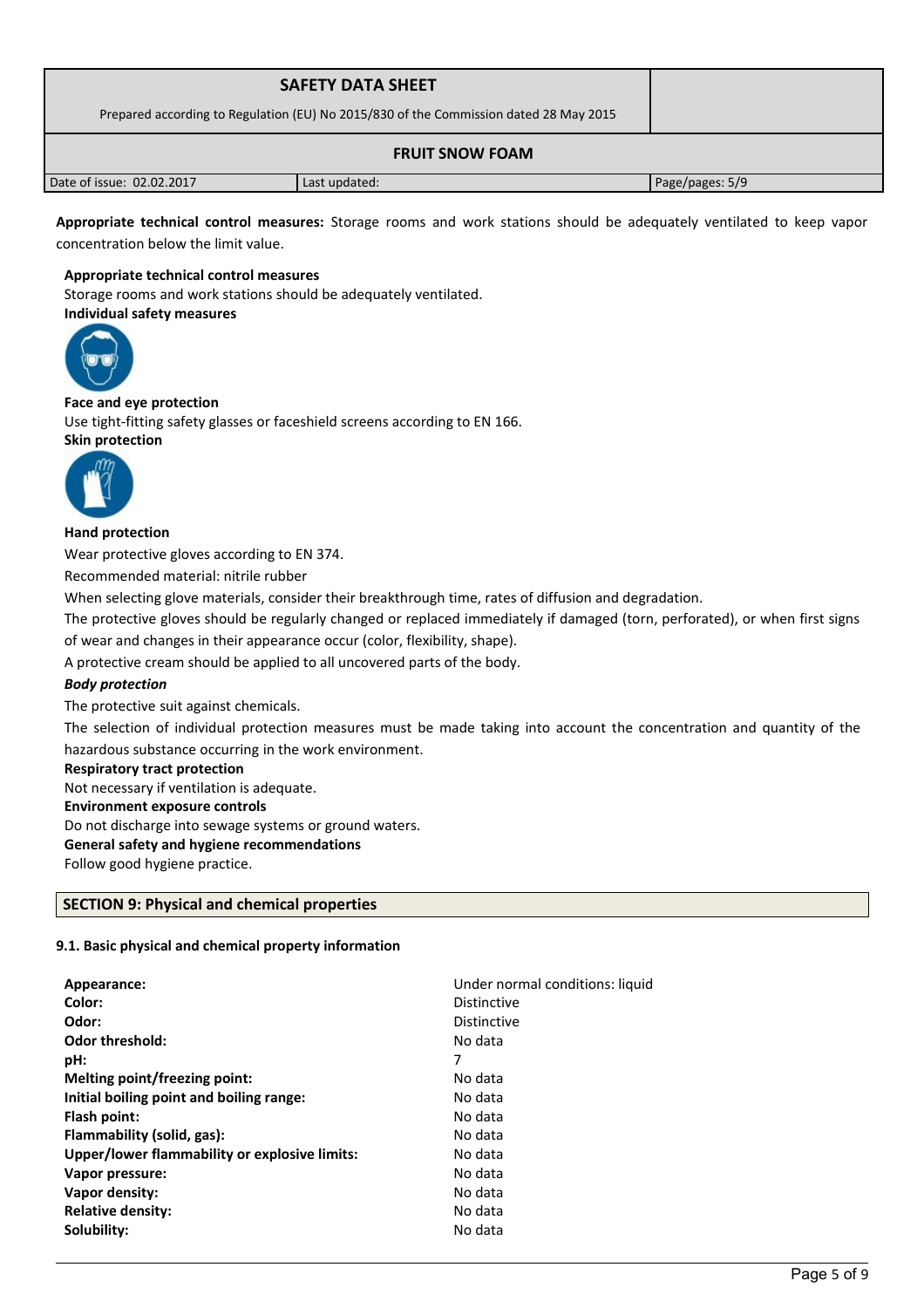| <b>SAFETY DATA SHEET</b>                                                              |               |                 |
|---------------------------------------------------------------------------------------|---------------|-----------------|
| Prepared according to Regulation (EU) No 2015/830 of the Commission dated 28 May 2015 |               |                 |
| <b>FRUIT SNOW FOAM</b>                                                                |               |                 |
| Date of issue: 02.02.2017                                                             | Last updated: | Page/pages: 6/9 |

**Partition coefficient: n-octanol/water:** No data **Auto-ignition temperature:** No data **Decomposition temperature:** No data **Viscosity:** No data **Explosive properties:**  $\blacksquare$  Not applicable **Oxidizing properties:** Not applicable

# **9.2. Additional information**

No additional analysis results.

# **SECTION 10: Stability and reactivity**

#### **10.1. Reactivity**

The mixture is chemically stable under normal conditions.

#### **10.2. Chemical stability**

The product is stable when properly used, stored and transported.

### **10.3. Potential for hazardous reactions**

No data

#### **10.4. Conditions to avoid**

Avoid high temperatures, direct sunlight, hot surfaces and open fire. Protect against frost.

### **10.5. Incompatible materials**

Strong oxidizing agents.

### **10.6. Hazardous decomposition products**

Do not occur when used in accordance with its purpose.

### **SECTION 11: Toxicological information**

#### **11.1. Information regarding toxicological effects**

#### **Acute toxicity**

Alcohols, C12-14, ethoxylated (1-2.5 TE), sulfates, sodium salts LD50 (oral, male and female rat) >2500 mg/kg; 4100 mg/kg LD50 (dermal, male and female rat) >2000 mg/kg **Skin corrosion/irritation** Causes skin irritation. **Serious eye injury/irritation** Causes serious eye damage. **Allergenic influence on respiratory tract or skin** Based on available data, the classification criteria are not met. **Mutagenic influence on reproductive cells** Based on available data, the classification criteria are not met. **Carcinogenicity** Based on available data, the classification criteria are not met. **Harmful influence on reproductive organs** Based on available data, the classification criteria are not met. **Toxic influence on target organs – single exposure** Based on available data, the classification criteria are not met. **Toxic influence on target organs – repeated exposure** Based on available data, the classification criteria are not met.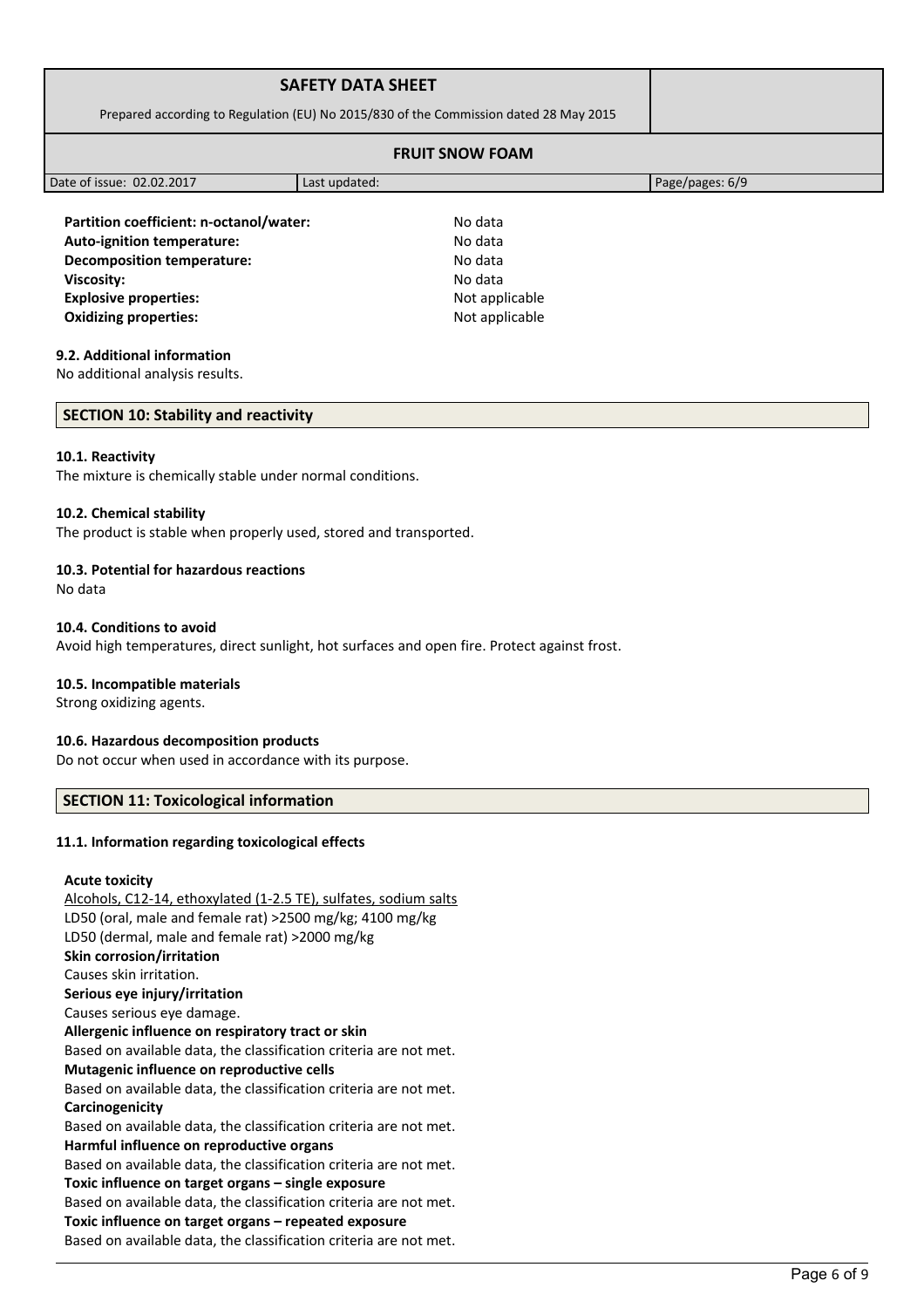|                                                                                       | <b>SAFETY DATA SHEET</b> |                 |  |
|---------------------------------------------------------------------------------------|--------------------------|-----------------|--|
| Prepared according to Regulation (EU) No 2015/830 of the Commission dated 28 May 2015 |                          |                 |  |
| <b>FRUIT SNOW FOAM</b>                                                                |                          |                 |  |
| Date of issue: 02.02.2017                                                             | Last updated:            | Page/pages: 7/9 |  |

# **Hazard caused by aspiration**

Based on available data, the classification criteria are not met.

## **SECTION 12: Environmental information**

#### **12.1. Toxicity**

Alcohols, C12-14, ethoxylated (1-2.5 TE), sulfates, sodium salts Algae (Desmodesmus subspicatus) EC50 2.6 mg/l, 72h; EC50 27 mg/l, 72 h Invertebrates (Daphnia magna) EC50 7.2 mg/l, 48 h; NOEC 0.18 mg/l, 21 days; NOEC 0.27 mg/l, 21 days Fish (Brachydanio rerio) LC50 7.1 mg/l, 96 h NOEC, (Pimephales promelas) 1 mg/l, 45 days

# **12.2. Durability and dissolution potential**

Alcohols, C12-14, ethoxylated (1-2.5 TE), sulfates, sodium salts: 73% in 28 days – easily biodegradable

#### **12.3. Bioaccumulation capacity**

Alcohols, C12-14, ethoxylated (1-2.5 TE), sulfates, sodium salts: Log Po/w: -1.38 low potential

**12.4. Soil mobility** No data

**12.5. Results of PBT and vPvB properties evaluation** No data

**12.6. Other harmful effects**

No data

## **SECTION 13: Waste disposal**

#### **13.1. Waste disposal methods**

Empty containers should be transported to an authorized company in order to be reprocessed or recycled.

Do not store with municipal waste.

Do not discharge into sewage systems, surface waters or wastewater.

#### **Waste code**

Act of 14 December 2012 on waste (Dz.U. (Journal of Laws) 2013, item 21).

Regulation of the Minister of Environment of 9 September 2014 on the waste catalogue (Dz.U. (Journal of Laws) 2014, item 1923).

The waste code must be assigned individually at the location where the waste is produced, depending on the industry in which it is used.

#### **SECTION 14: Transport information**

| 14.1.<br>14.2.<br>14.3. | UN number<br>UN proper shipping name<br><b>Transport hazard class(es)</b><br>Warning sticker No. | <b>ADR/RID</b><br>---<br>---<br>--- | <b>IMGD</b><br>$---$<br>$---$<br>$---$<br>$---$ | <b>IATA</b><br>$- - -$<br>---<br>$- - -$ |
|-------------------------|--------------------------------------------------------------------------------------------------|-------------------------------------|-------------------------------------------------|------------------------------------------|
| 14.4.                   | <b>Packing group</b>                                                                             | ---                                 | $---$                                           | $---$                                    |
| 14.5.                   | Threat to the environment                                                                        | ---                                 | ---                                             | ---                                      |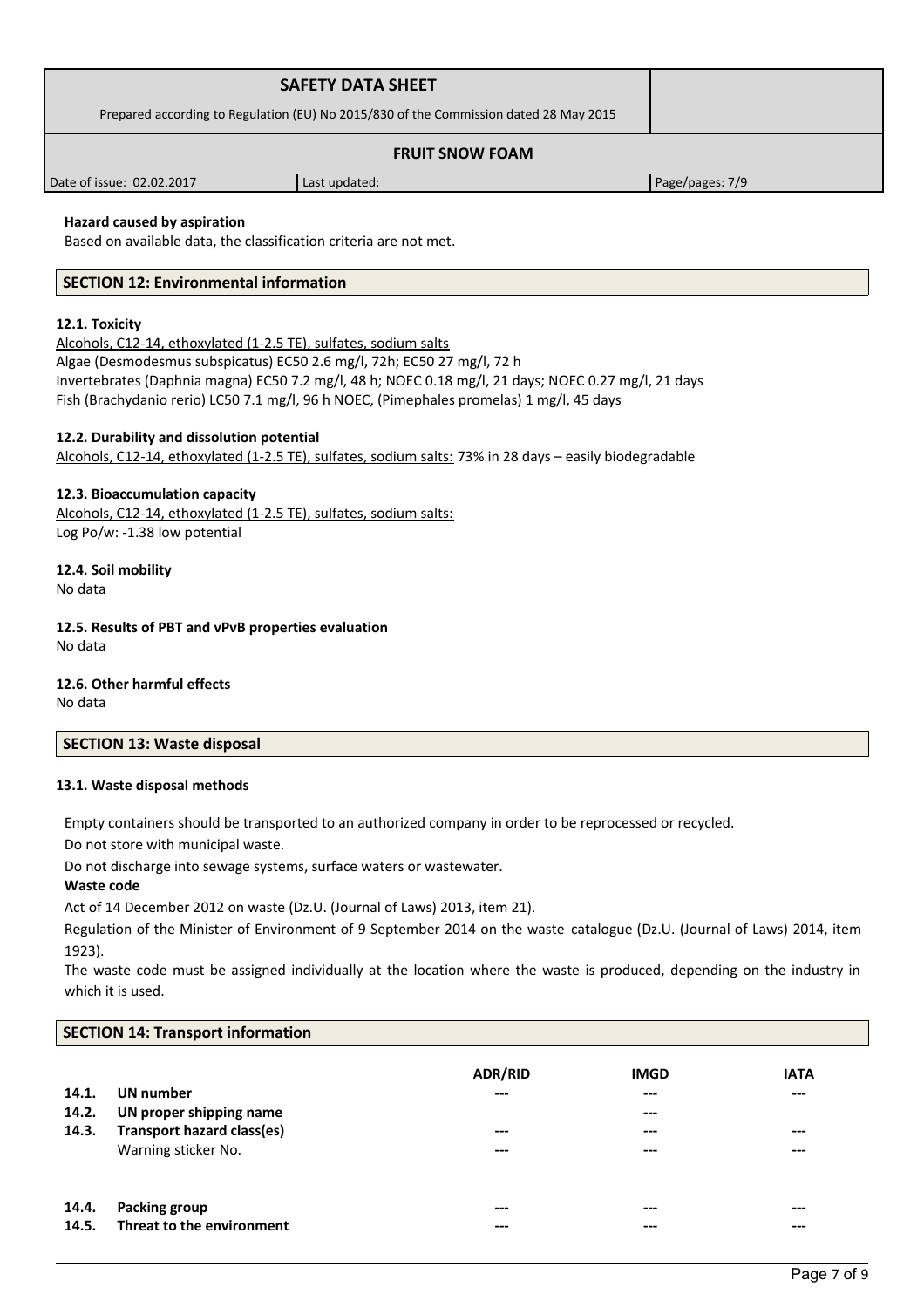|                                                                                       | <b>SAFETY DATA SHEET</b> |                 |  |
|---------------------------------------------------------------------------------------|--------------------------|-----------------|--|
| Prepared according to Regulation (EU) No 2015/830 of the Commission dated 28 May 2015 |                          |                 |  |
| <b>FRUIT SNOW FOAM</b>                                                                |                          |                 |  |
| Date of issue: 02.02.2017                                                             | Last updated:            | Page/pages: 8/9 |  |

**14.6. Special precautions for users Not applicable Not applicable** 

**14.7. Bulk transport in accordance with the MARPOL convention appendix II and the IBC code** 

Not applicable

# **SECTION 15: Legal information**

# **15.1. Provisions of the law regarding safety and protection of the environment in relation to the substance or mixture**

### **This safety data sheet has been drawn up based on the following legal acts:**

- 1. Regulation (EC) No 1907/2006 of the European Parliament and of the Council of 18 December 2006 concerning the Registration, Evaluation, Authorization and Restriction of Chemicals (REACH), establishing a European Chemicals Agency, amending Directive 1999/45/EC and repealing Council Regulation (EEC) No 793/93 and Commission Regulation (EC) No 1488/94 as well as Council Directive 76/769/EEC and Commission Directives 91/155/EEC, 93/67/EEC, 93/105/EC and 2000/21/EC.
- 2. Regulation (EC) No 1272/2008 of the European Parliament and of the Council of 16 December 2008 on classification, labeling and packaging of substances and mixtures, amending and repealing Directives 67/548/EEC and 1999/45/EC, and amending Regulation (EC) No 1907/2006. [ATP1, ATP2, ATP3, ATP4, ATP5, ATP6]
- 3. Commission Regulation (EU) 2015/830 of 28 May 2015 amending Regulation (EC) No 1907/2006 of the European Parliament and of the Council on the Registration, Evaluation, Authorization and Restriction of Chemicals (REACH) as corrected (replaces Regulation EC No 453/2015)
- 4. Act of 25 February 2011 on the chemical substances and their mixtures (DZ.U. (Journal of Laws) No 63, item 322 with amendments).
- 5. Regulation of the Minister of Labor and Social Policy of 6 June 2014 on maximum permissible concentration and intensity of agents harmful to health in the work environment (Dz.U. (Journal of Laws) item 817).
- 6. Act of 14 December 2012 on waste (Dz.U. (Journal of Laws) 2013, item 21).
- 7. Regulation of the Minister of Environment of 9 September 2014 on the waste catalogue (Dz.U. (Journal of Laws) 2014, item 1923).
- 8. Classification of dangerous goods according to the European Agreement concerning the International Carriage of Dangerous Goods by Road (ADR).
- 9. Regulation of the Minister of Labor and Social Policy of 26 September 1997 on general provisions of occupational safety and health (Dz.U. (Journal of Laws) 2003 No 169, item 1650 with amendments).
- 10. Regulation of the Minister of Health of 30 December 2004 on occupational health and safety related to the presence of chemical agents in the workplace (Dz.U. (Journal of Laws) 2005 No 11, item 86 with amendments). Regulation of the Minister of Economy of 21 December 2005 on essential requirements for personal protection (Dz.U. (Journal of Laws) No 259, item 2173).

### **15.2. Chemical safety evaluation**

No chemical safety evaluation for the mixture.

# **SECTION 16: Additional information**

List of hazard statements from section: 3 **H225** Highly flammable liquid and vapor **H302** Harmful if swallowed

**H315** Causes skin irritation

**H318** Causes serious eye damage

**H319** Causes serious eye irritation

**H336** May cause drowsiness or dizziness

**H412** Harmful to aquatic life with long lasting effects

**CAS** (Chemical Abstracts Service)